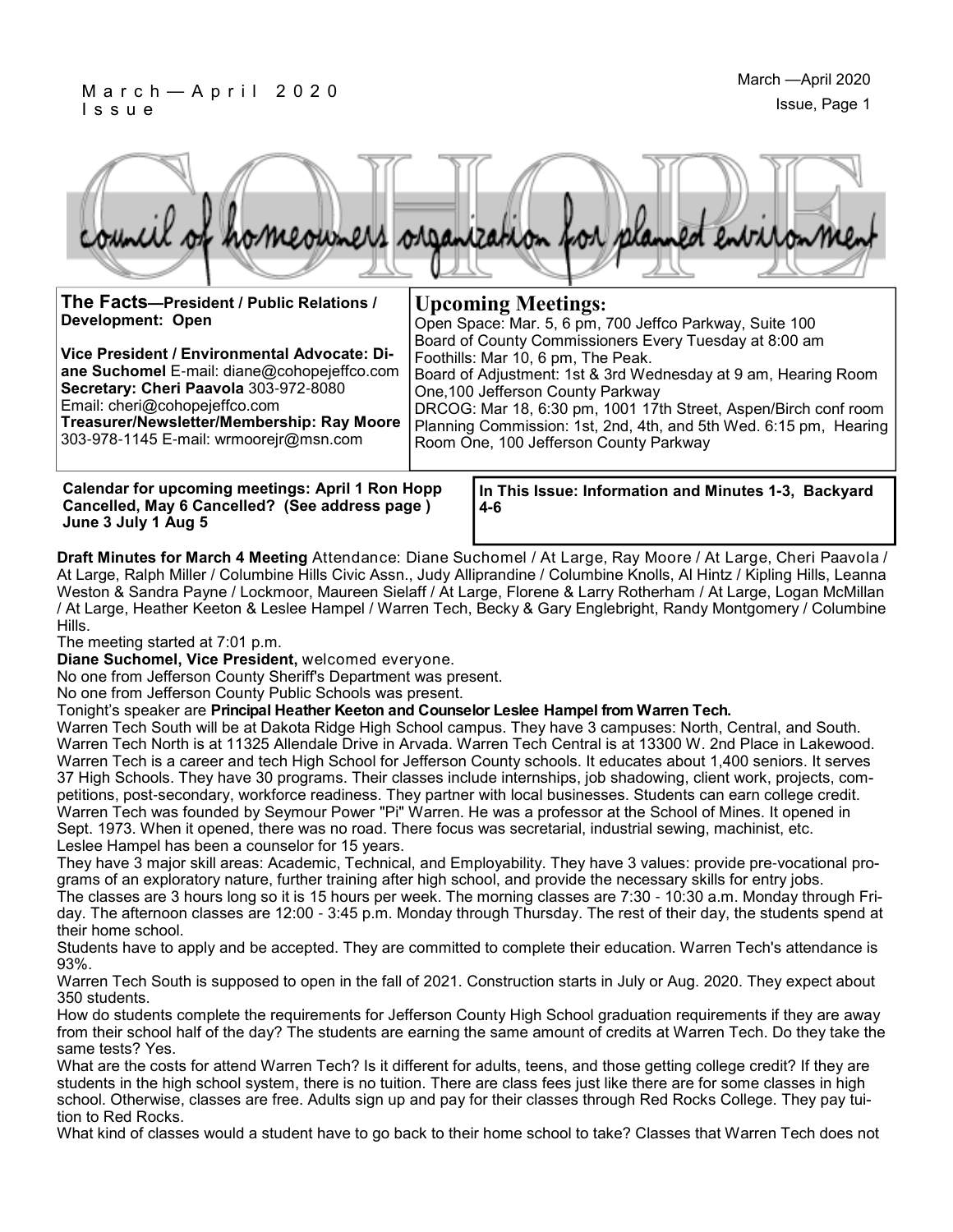offer such as foreign languages. The counselors work with each student to make sure the requirements are covered. What is the average class size at Warren Tech? It depends on the class. Most classes have 25 students. Nursing classes as required by DORA are limited to 10 students. EMS classes are limited to 16 students.

What are teacher qualifications? People who are Industry Experts can teach. They can use their years of experience towards their certification. Then they teach the experts how to effectively pass on their experience. They have the option to become Adjunct Professors at Red Rocks College.

Watch for news articles coming soon.

**Reports from Officers** We do not have a President.

Roll Call was taken. We had 15 members present and had a quorum.

**Ray Moore, Treasurer**, said that we have \$1,811.17.

**Cheri Paavola, Secretary,** was present. The Minutes for Feb. were approved.

**Diane Suchomel, Vice President,** was present.

The following is an **Administrative Review.** AR 20-103854 is for 10306 W. Bowles Ave. It is the Light of the World church. They are proposing an addition to the west end of the community center by 2,185 sq. ft., 2 stories plus 1,683 sq. ft. of deck / patio.

The following are **Pre-applications.** PA 20-102731 is for 8538 S. Saulsbury St. It is a SDP. They want to construct a 32' by 92' building for auto repair with 3 bays. It is east of Wadsworth and south of Chatfield.

PA 20-103043 is for 5890 S. Alkire St. It is a SDP. It is for a multi-family apartment building. It is for Trailhead Communities. They want to change the proposed height from 35' to 45' and increase the number of units from 64 to 88. Some of the parking will be shared with the church. This includes RZ 20-02734 and SD 20-104271.

The following are **Rezonings.** RZ 20-1027347 is for 5890 S. Alkire St. They want to change the proposed height from 35' to 45' and increase the number of units from 64 to 88. This is for Bowles End ODP. It is for residents 55+ in age. It will have 1 - 2 bedrooms.

RZ 20-103862 is for S. Estes St Open Space. It is an ODP. It will determine eligibility to rezone open space. The owners want to rezone the open space to build a house.

The following is a **Miscellaneous Permit.** MS 20-103623 is for 7227 S. Yarrow Ct. It is for a group home within a PD for Shiloh House.

The following is a **Special Application.** SA 20-102762 is for the Rocky Mountain Deaf School. It is for artificial turf, fields, bleachers, shade structure, etc.

The following are for **Site Development.** SD 20-1042741 is for 5890 S. Alkire St. It is for 84 units in Trailhead community. SD 20-103461 is for 3523 S. Balsam St. It is for a multi-family with 2 units. It is south of Highway 285.

The following is for **Minor Adjustment Application.** MAA 20-104271 is for 10667 W. Progress Ave. They want to create a super lot. The previous application was for animal boarding. It is south of Belleview.

The following are **other items**. Foothills Parks and Recreation District is having an election for District 1, 2, and 5 on May 5. They also have a bond issue on the ballot. Their is a bond issue coming to an end. They want to extend it but there is no end date.

The 2020 Projects includes Alpers Farm Park, Woodmar Square Park, Eagle Meadows Park and more projects. The 2021 Projects includes Lakehurst Park, Columbine Hills Park, Columbine Hills Sports Park, Westfield Park Westberry green belt, Victory Park, and Easton Regional Park.

The subject for Planning and Zoning Advisory meeting on Mar. 17 should be rentals. Unless they move it again. The County budget situation is still a mess.

Diane handed out index cards and asked us to write speaker suggestions on them.

Diane asked if anyone else was getting surveys from the US Dept. of Education Research about Early Childhood Longitudinal Study. No one had.

Diane passed out a handout with library information on Culture Pass. It offers free tickets to various sites.

Our next meeting will be Apr. 1st. The speaker will be Ron Hopp. He can talk about the Bond issue on the Ballot. Would we be interested in a speaker from Jefferson County Public Health Department? Yes. Diane will see if they are available for our May 6 meeting.

We will have to get a separate room on March, July, and November. The South Precinct room is in use. If we cannot get a speaker for our July 1 meeting, should we not get a reservation and just cancel the meeting? Think about it.

**Old Business** The position of President for COHOPE is still open.

**New Business** / **Announcements** Nothing.

We adjourned at 8:18 p.m.—*Cheri Paavola, Secretary*

| <b>COHOPE Treasury Activity: February 2020</b>                                    | W. R. Moore, Treasurer |
|-----------------------------------------------------------------------------------|------------------------|
| Beginning Balance February 5, 2020                                                | 1853.09                |
| <b>Deposits</b>                                                                   | 0.00                   |
| <b>Withdrawals</b>                                                                | 79.92                  |
| Mar. newsletter \$4.95 Bank Fee \$2 Website Fee \$32.97, Lilley Gulch Rental \$40 |                        |
| Ending Balance March 4, 2020                                                      | \$ 1771.17             |
|                                                                                   |                        |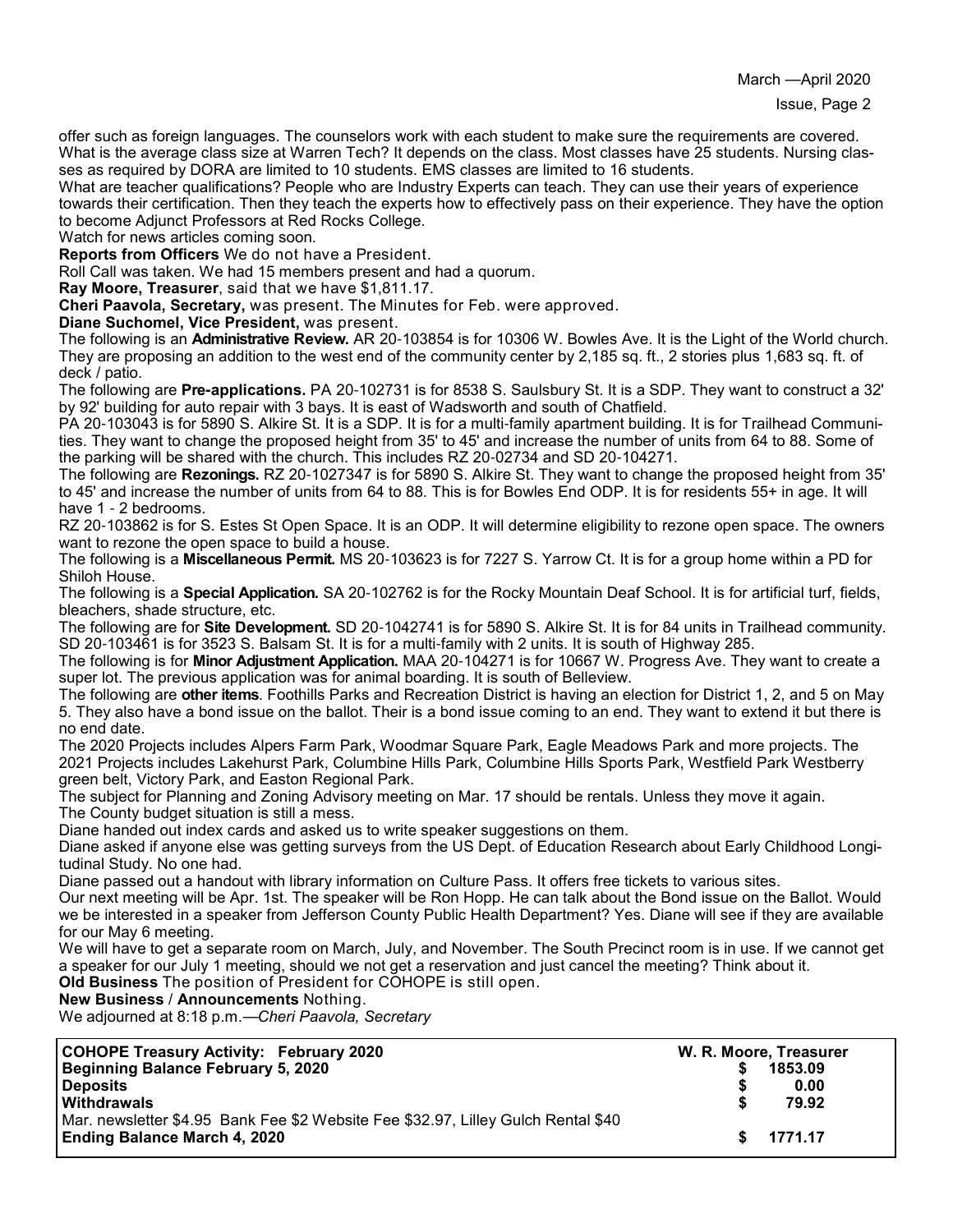| <b>Budget Yr</b>            | Jan1 Dec 31<br>2020 | <b>Actual</b><br>2019 | <b>Budgeted</b><br>2019 | <b>Budget for 2020</b> —The higher |
|-----------------------------|---------------------|-----------------------|-------------------------|------------------------------------|
| <b>Income</b>               |                     |                       |                         | cost items COHOPE has had          |
| Bank Account, yr start      | 1995.96             | 1701.68               | 1701.50                 | in the past (Summerset, Candi-     |
| Est Dues income             | 260.00              | 520.00                | 480.00                  | date picnic) are not part of the   |
| Est other income            | 0.00                | 129.76                | 0.00                    | budget for this year, so we        |
|                             |                     |                       |                         | have a much reduced budget.        |
| Total for year              | 2255.96             | 2351.44               | 2181.50                 | In a vote earlier in the year,     |
|                             |                     |                       |                         | dues were reduced to half this     |
| <b>Expenses</b>             |                     |                       |                         |                                    |
| Newsletter/postage          |                     |                       |                         | year (\$20 for HOA,s, \$10 for     |
| est. $$5/$ month            | 65.00               | 61.60                 | 84.00                   | at-large), so we also have less    |
| PO box                      | 100.00              | 88.00                 | 80.00                   | income.                            |
| Picnic / Xmas Expenses      | 0.00                | 0.00                  | 150.00                  | Unless there are unforeseen        |
| Lilley Gulch / other rental | 80.00               | 40.00                 | 140.00                  | charges, we should end up the      |
| Website                     | 132.00              | 131.88                | 100.00                  | year in good shape.                |
| Other*                      | 50.00               | 34.00                 | 90.00                   |                                    |
| Total for year              | 427.00              | 355.48                | 644.00                  |                                    |
| Est $+/-$ for year<br>Est   | $-167.00$           | 294.28                | $-164.00$               |                                    |
| Jan. 2021<br>funds,         | 1828.96             | 1995.96               | 1537.50                 |                                    |
| * Colorado report fee       | Bank fees           | other                 |                         |                                    |

## **THE BACKYARD**

# Columbine Hills News

**President's Corner** — Goodness, I am glad that February is over – the snowfall we had was almost epic – we got a lot more than we usually do for this month. Spring is coming [sounds like Game of Thrones – "Winter is coming"] at least on the calendar. My yard will be green when this all melts in. I've got my little green house fired up and trying to start tomatoes and peppers etc. I have found that the potting soil sold by Summer Blooms is better than anything else I've ever used. I purchase a couple large bags of their "Pro-Mix" every year and it makes a measurable difference in how healthy my starts are. It is what they use in their greenhouse to start all their plants.

Our 2020 membership drive is ongoing – please consider joining. Your "dues" go to good deeds. We have about 25% membership among all of households. We are doing what we can to keep your neighborhood a desirable place to live and to maintain property values. Even if you don't own your home and are renting, please consider joining our community in this matter. I would really like it if you would attend our board meetings and bring your ideas concerning how we can make this a better community. We try our best to plan activities, but I'm still looking for physical projects that we can accomplish to make our parks a more desirable place.

I must note that several neighbors neglected to shovel their walks in Feb, I notice because I ride my bike to my place of employment every day unless the snow is deep. Walking is difficult, riding is almost impossible. Please – Please if [when] we get more snow in March – be considerate of those of us on foot and clean the snow within a short time after it stops falling

We had our chili cookoff a few weeks ago at one of our board member's house – it was such a good time. Again, it is nice to meet some of you and to re-new some friendships again. I'm always amazed at the unique things people add to their chili, this year it was pumpkin, last time it was chocolate. Folks are so creative.

Contact me at the e-mail below if you have ideas or concerns, and remember to be the type of neighbor you wish you had .—*Randy Montgomery, CHCA president rnmontgomery@att.net*

### **Columbine Knolls Voice**

*From* **Columbine Knolls Board of Directors Meeting Minutes. January 14, 2020** - The Board of Directors meeting was called to order by President Hale at 8:21 p.m. Board members attending: Matt Hale, Jean Baden-Gillette, John Bu-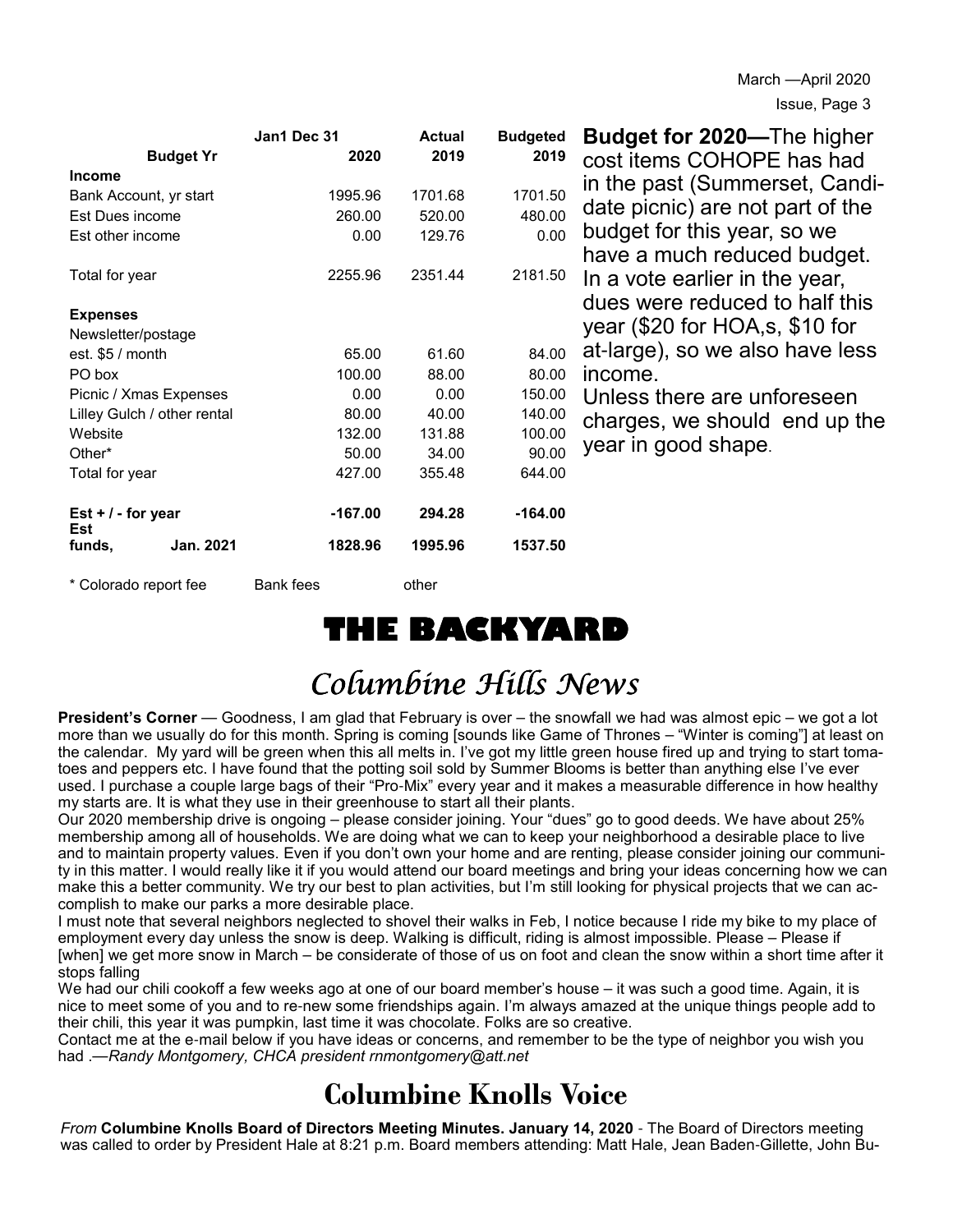March —April 2020

Issue, Page 4

resh, Robin Harris, Dustin Cartwright, and Bill Weeks. There were an additional 11 individuals in attendance. President Hale presented the agenda.

**Committee Reports** Membership: Lynn Weitzel reported that as of tonight there were 46 members and 16 donations for the 2020 membership year.

**Safety,** Beautification and Maintenance: Director Buresh reported that the Christmas wreaths were put up and taken down. Some vandalism was done and two wreaths were stolen.

**Covenants and Architectural Control:** According to President Hale 60 violation letters were sent out during the 2019 year: Stage One – 16 letters, Stage 2 – 13 letters, and Stage 3 – 31 letters. Seventeen PIPSAs were approved during the same timeframe.

**Special Events/Programs:** Jenny Kearns planned and coordinated the events of 2019 and she has agreed to do the same for 2020 with help from others. The first two events are the garage sale and clean up day.

**COHOPE**: Judy Alliprandine attends COHOPE on behalf of Columbine Knolls HOA. Judy explained to those in attendance at the annual membership meeting that COHOPE stands for Council of HOAs for a Planned Environment. This coalition of groups and individuals was formed in the 1980s to distribute information to its members and help foster communication between government, developers, HOAs and individuals.

**Treasurer's Report:** Treasurer Baden-Gillette reviewed the 2019 Profit & Loss sheet and shared that in the coming year expenses for The Voice, the storage unit, and the online use of QuickBooks will be increasing. The year was finished with a surplus. Reports can be viewed at www.ckha.org.

**New Business** The Board elected officers for the 2020 year. President – Matt Hale Vice President – Tony Tierney Treasurer – Jean Baden-Gillette Secretary – Bill Weeks Assistant Secretary – Dustin Cartwright

It was moved and seconded (Director Harris/Treasurer Baden-Gillette) to change the day of the monthly Board meeting to the third Tuesday of the month. After some discussion an amendment to the motion was made by Treasurer Baden-Gillette and Director Buresh seconded to begin this change beginning in March 2020.

Meeting adjourned at 8:35 p.m.

## **Columbine Knolls South II Review**

*From* **President's Letter** Hello, my name is Tom Schicktanz and I will be your new CKSII HOA board president in 2020. I'm taking over from Bob Haberkorn. Unfortunately, the coaxing, pleading and threatening didn't convince Bob to reup as board president so now it's up to me to carry on the outstanding work that Bob did on behalf of our community. I'd also like to thank Steve Kalney for his dedication and commitment to the community over many years of service. Steve told me he'd continue to help us maintain the irrigation system at the front entrance; so honk if you see him getting wet! Again, I just wanted to say thanks to both Bob and Steve for all they've done for us. I'm grateful for their service. With Bob and Steve leaving the board we had to elect two new board members. I am pleased to announce that Shane Reynolds and Andi Elkins were voted in as board members by the membership. I'm excited to have them on our board and I look forward to working with them (and giving them lots of special projects!!!). I also look forward to working with the outstanding group of board members that return in 2020 including Chris Reynolds (Secretary), Pam Horiszny (Treasurer); Josh Kunkel (Vice President & ACC Chair), and Adam Blake (Director).

Now on to the highlights of the CKSII HOA annual member meeting. We held the meeting on Tuesday, January14 and we had an excellent turnout of over 50 member-households in attendance. The membership approved the 2019 annual meeting minutes and the 2020 budget.

Of specific interest to our members regarding the 2020 budget was the line item titled "Community Support." Past boards created this line item to set aside funds to support activities, projects and initiatives brought forth our members to benefit our community. Last year (2019) the community support line item was used to help support the new playground equipment at Coronado Elementary. This year (2020 budget) it was proposed to use the community support line item to contribute to Foothills Park and Recreation (FP&R) for the limited purpose of shared funding of a park light at the entrance to Coronado Park, at the crosswalk near Nichols and Ammons streets. Our members were given an opportunity to voice their support or opposition to the park light initiative and the board sincerely appreciated the constructive dialogue. A poll was taken by the members present to voice their support or opposition to the park light initiative. The member poll results came back in favor of using the community support budget line item to contribute funds toward FP&R's installation of the park light. The board also voted in favor. The next step in this process is to alert FP&R that the CKSII HOA has approved contributing up to and not to exceed the community support line item of \$5,000 towards FP&R's installation of the park light. At this point it is now up to FP&R to decide whether they want to move forward and utilize our community support contribution. We will keep everyone posted as we learn more.

The board would like to recognize and thank Elizabeth Nelson-Hulse for spearheading the park light initiative. Whether you supported the park light or not, Elizabeth should be commended for her hard work and dedication to a project that she felt strongly about. We look forward to member input on other projects that benefit our community!

In closing, I look forward to serving our community. CKSII is such a wonderful place to live and hopefully I can contribute in a small way to keep things moving in a positive direction. Please do not hesitate to contact me or other members of our boards with any questions, ideas or comments. I would also refer you to our website at cksii.org. It's a great website for everything CKSII.—*Tom Schicktanz, President CKSII HOA*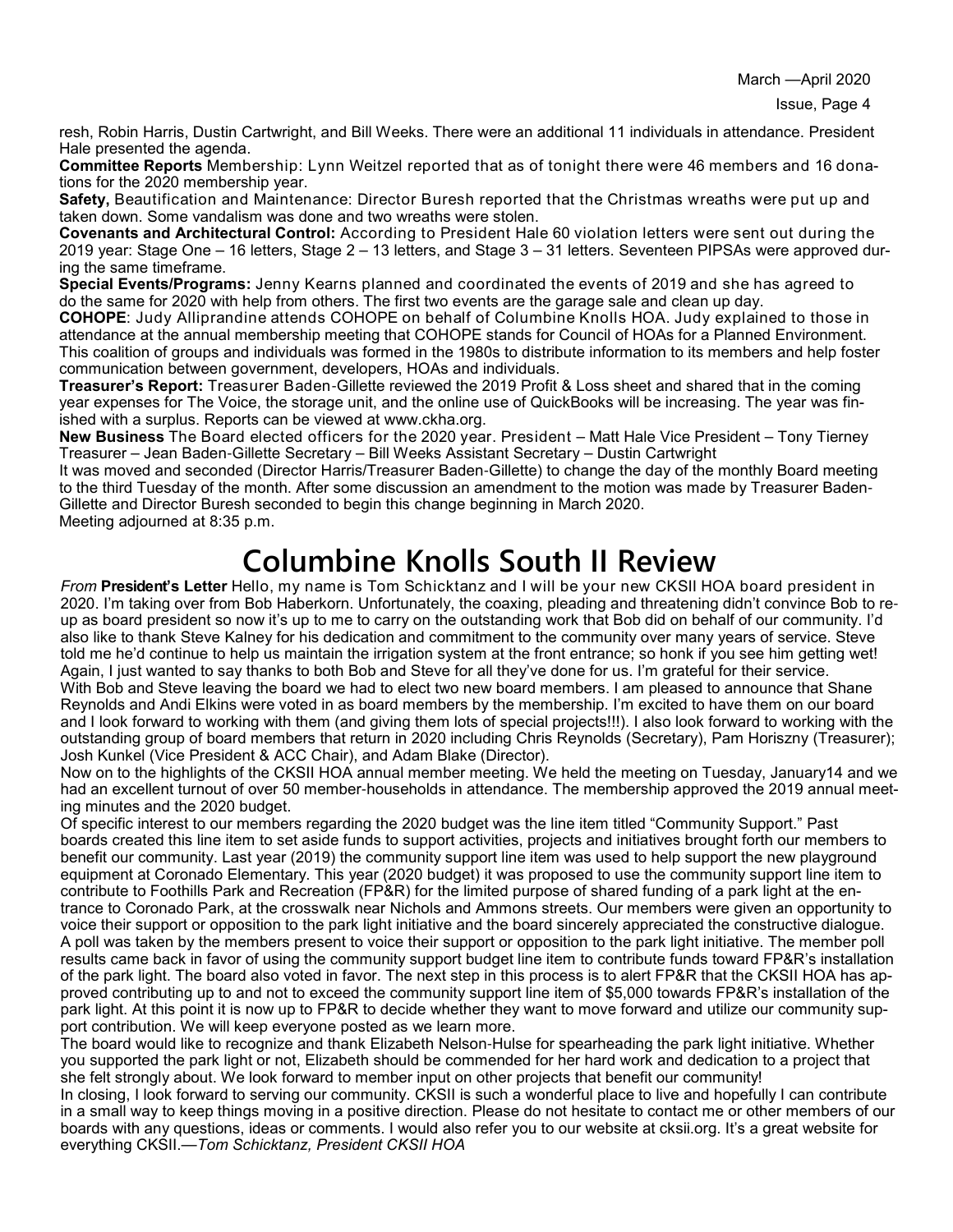#### Columbine West Civic Association Newsletter

*From* **A Moment With The Board** The meeting was held at Dutch Creek Elementary where we addressed upcoming events and shared ideas. Many thanks to Breckenridge Brewery for hosting the Members Mixer and allowing CWCA to create some new neighbor connections. The neighbors who joined us had questions, comments and concerns to share. It was a nice easy evening to spend time chatting with community members. Thank you to those who braved the weather and filled yourselves up with amazing food from Breckenridge. Bill W secured a theater at Elvis Cinema for us to offer our own private Movie Night on February 23, 3:30 p.m., we will be viewing Toy Story 4. This movie was picked for its family friendly appeal and also some adult humor. The whole family should be equally entertained. This is the associations first time offering the Movie Night and we are excited to fill the theater. March is the beginning of the annual Membership Drive, banners at the entrances and a front page newsletter article will be reminding residents. Along with the help of local Realtor, Irene Shick, Our next event will be the Easter Egg Hunt, scheduled to be at the Columbine West Pool park on April 4th, 11 a.m. Last year we filled 1,500 eggs and entertained roughly 150 kids who hunted for those illusive Bunny Bucks and candy. We are starting the process of securing the venue and vendors for our summer Dumpster Day event. This year we are excited to partner with Boots on the Ground who will be collecting our metal recycling. As always we would love to have more hands to address the many concerns in and around Columbine West.

If you would like to join the efforts drop us an email or attend a monthly meeting. If you have questions or any suggestion of ideas feel free to email CWCAtalk@gmail.com. Residents are encouraged to attend any monthly meeting the next one is March, 10th 7:00 p.m., Dutch Creek Elementary, second Tuesday of the Month.

### The Leawood Rapporter

*From* **LCA Minutes of February 4, 2020**— Board February 4, 2020 – Meeting moved to Rhonda Eveleth's house as Leawood Elementary was locked. Board Members present: Chip Langowski, Mike Karbach, Laurie Selander, Nancy Bock, Gina Severino, Rhonda Eveleth Guests: Mindi and Kyle Mauch

Mindi wants to be our new webmaster. We welcomed her with open arms. She will begin working with Chip right away. **Treasurer's Report from Mike:** We have received membership payments. Look in the Rapporter for the financial report.

Chip said that we have 33 paid memberships as of our meeting. The board decided to keep the form and information for membership in the Rapporter for next month.

The board will again ask people for help and ideas for the front entrance on Jay. We will look at that project in the spring but we need funds to get it looking good again.

Chip asked that we put something in the Rapporter reminding people to look in on their neighbors as the weather changes and people are staying indoors. Gina will put that in the Rapporter.

Laurie wants to buy new banners for the sandwich boards. We will table that until next meeting but will be looking to purchase banners for the Easter Egg Hunt and Dumpster Day.

Nancy reported that there are no applications for the Scholarship as of this date.

The board voted to keep all positions the same for this year. Mike would like to find a replacement for treasurer for next year. President: Paul O'Connor, Vice President: Chip Langowski, Treasurer: Mike Karbach, Secretary: Laurie Selander, Rapporter Editor: Gina Severino, Board members at large: Rhonda Eveleth and Nancy Bock, Webmaster: Mindi Mauck The meeting adjourned at 8:04 p.m..

*From* **Leawood Metropolitan Recreation and Park District Minutes February 12, 2020** The meeting was called to order at 6:45 p.m. at Leawood Elementary by President Kyle Sargent. Members present: Donna Snyder/Treasurer (by phone), Linda Smith/Vice President, Debby Baker/Secretary, Steve Wall/Special Projects and Dave Padilla/Parks Manager. **Treasurer's Report -** Donna presented the Treasurer's report. LMRPD received a refund from Colorado Special Districts Property and Liability Pool. Invoices for the month include Denver Water, United Site Services, Waste Management, Xcel, Alpha Page, doggie bag vendor, Weston, Rich Alarcon, Linda reimbursement for playground illustrations, Donna reimbursement for file folders and postage, trailer license, Dave's invoice and reimbursement to petty cash. Parks Manager Report – Snow removal was done in all parks. Met with Weston and Churich Recreation to go over details for the Weaver Park play area redevelopment. Construction will begin when weather conditions allow. A downed tree was removed at 5805 W. Leawood Dr. The collar on the push tubes was repaired on the ATV. All parks were inspected, and doggy bags replenished.

**Old Business –** 1. Weaver Park play area – Weather conditions has delayed the start of construction.

2. 2020 Elections – A Call for Nominations was published, and Self Nomination forms are available. At this time, there have been two requests for the form.

The meeting was adjourned at 7:45 PM —*Deborah Baker, Acting Secretary* Posting location: District Board's agendas are posted by the Clerk to the Jefferson County Board of Commissioners board

#### Woodbourne

*From* **Notes From the February Board Meeting** The February Board meeting was held on February 19, 2020. The meeting consisted of several discussions in preparation for the spring and summer. The Board has been reviewing pro-